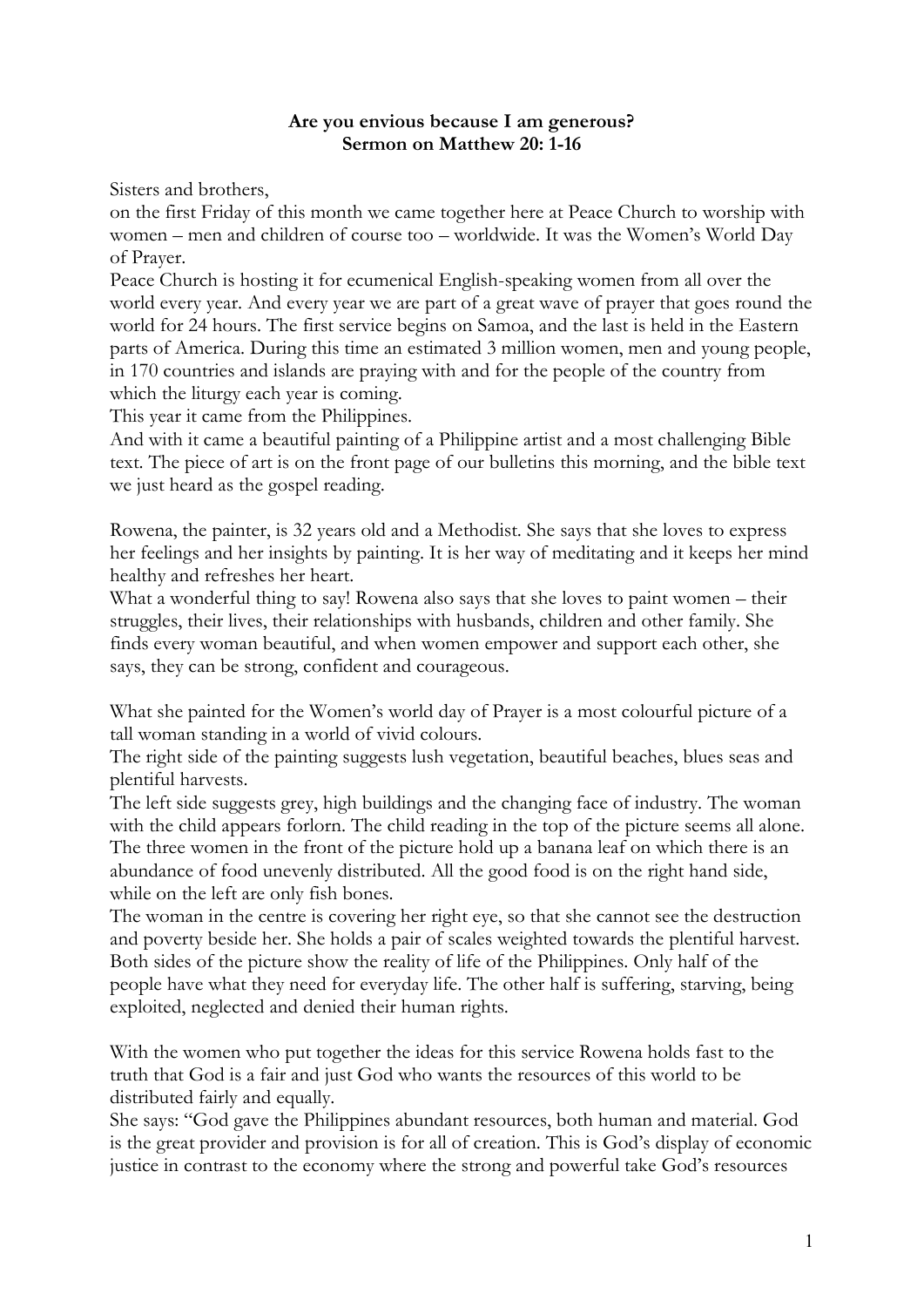for themselves and their families. The kingdom of God provides for all, no matter what…"

Our Bible verses were written in the context of an agriculture-based economy. The grounds are prepared, the crops are planted and tended, and the community is waiting for harvest time and the harvest. If there is plenty rain the plants will grow, thrive and bear fruit. On the other hand, incorrect care, including pests and insects, bad weather or other accidents, natural or human-made, expose the crops and decrease or spoil the harvest. Since the place is stony and hilly, preparing the grounds and tending the plants can be exhausting work. In addition the weather conditions (hot, humid or cold) add to the discomfort of the labourers.

The work is seasonal and intense.

Harvesting crops, such as grapes, has a strict timeline in order to reap the fruit in its prime and while it is juicy and sweet.

When harvest time comes, the master of the vineyard starts to recruit people. In fact, the workers are milling around the marketplace waiting for an opportunity to work in the vineyards. Some of them may already be former labourers in the vineyard who the master knows… should the harvest be exceptionally good though, he needs more people to help. So people keep waiting in the marketplace hoping that they will have at least a bit of work that day and earn some money to take home to feed their families.

The labourers called for this purpose are mostly hired hands for a short period of time. They have no permanent employment…

This biblical situation, the women from the Philippines say, is very similar to the context in their country.

In Philippine country side where the economy is driven by the production of sugar, there are workers who live on the plantations. They are given a modest place for shelter with their families. During the off season they do all sorts of other little jobs. They are the first ones to be hired in harvest time.

Often women and children are hired too. Babies are on the backs of their moms, with little or no protection from the dust and the heat…

For the more intense job of harvesting however, where there is a time limit for a certain produce like sugarcane or rice, the workers are recruited by agents or contractors. They bring in a large number of men from another place to do the harvesting. The labourers have to leave their families for a number of months, so they usually ask some portion of the wage in advance to take care of basic family needs. Those payments are considered loans with interest. And one can imagine that after the harvest season, the interest will eat up the wages of the workers, and they will have only very little to take home to their families. The wages are also far below the standards for a decent life. They can only feed one or two people at the most. Taking into account that the average sized Filipino family has six family members, it becomes clear that the income of a typical labourer is never enough for his family.

The economic injustice is evident.

The landowner has a big house and enough food on the table, while the families of the labourers live far below the standard of a decent life.

This situation occurs in many more places of this world – not only in the Philippines. We all know that.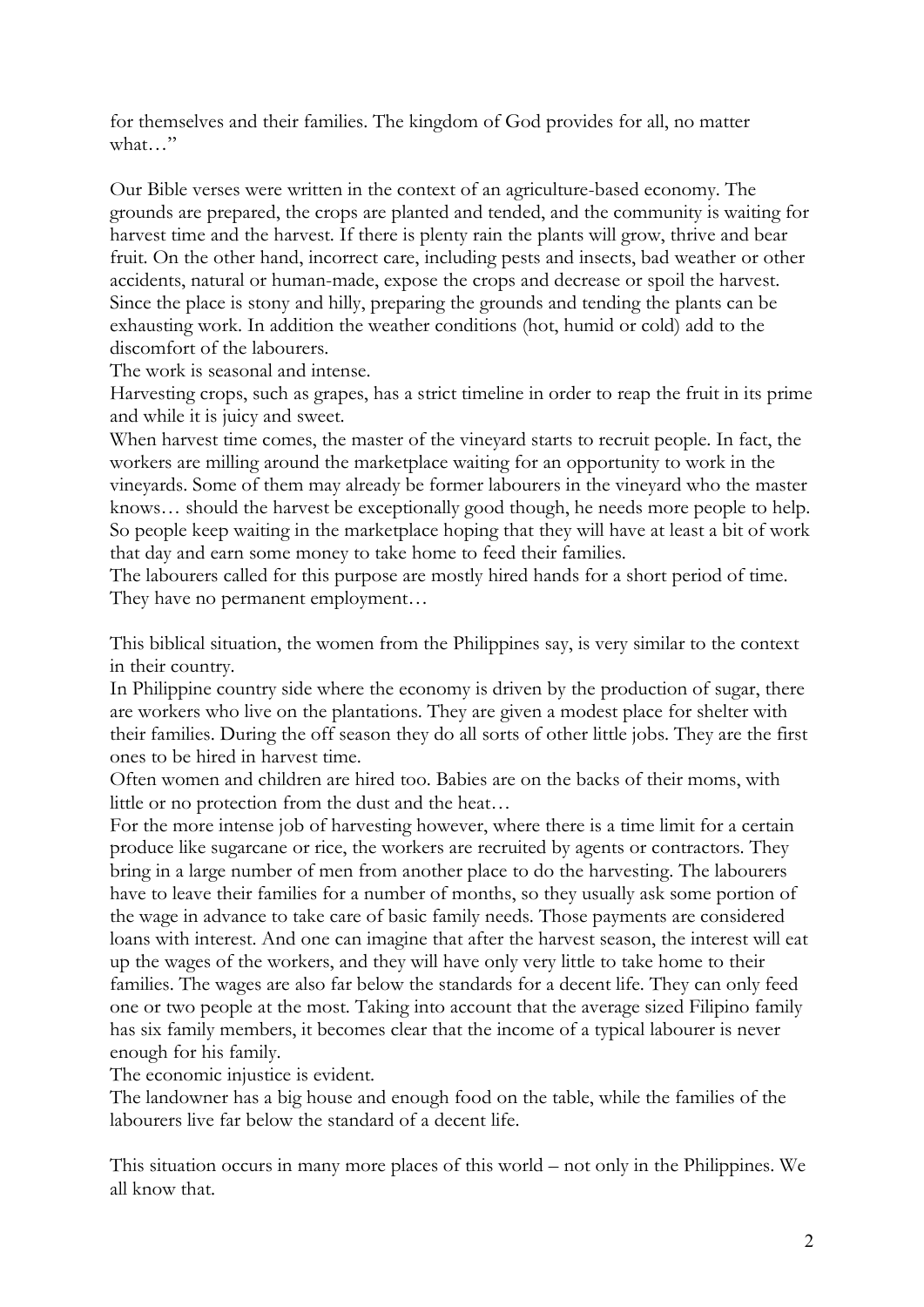It is a situation similar to the reality in the Philippines, in which Jesus speaks to the people in the Gospel story.

He told people about little scenes from everyday life, speaking about human life and God at the same time. The stories from the everyday life of the poor and ordinary people became a window through which those listening were invited to see God.

Long before and long after Jesus' time there was a living culture of telling stories. This was how people tried to describe and explain life and talk about God.

These stories were always open…

They were an offer – to listen, to reflect, to seek and find.

And Jesus' stories usually took place in the world of the slaves, the day labourers and the hard-working women and children.

The story of the workers in the vineyard describes an everyday scene from the working world of those days. Early in the morning unemployed men gathered in the market place and waited for the working day that was beginning. Day labourers were more practical and less expensive for landowners than slaves. Slaves he would have had to buy and then care for – interested of course in their further capacity for work.

If you were a slave, you received at least a minimum of bread and care, whereas day labourers were kind of slaves at their own risk. Which means: there were days without income and without bread, and because nobody owned you, nobody would make sure you had something to eat to keep you going. There were days of disease, and because nobody owned you, nobody was interested in your health – even if it was only to exploit you again after your recovery…

Day labourers were born free, but poverty enslaved them just the same. The living conditions of day labourers were more miserable than those of slaves.

Jesus shows a very precise knowledge of the working conditions of day labourers. The parable gives all the important details:

First of all the landowner hires men for the whole working day, from dawn to dusk. He concludes a contract by mentioning the amount of money they will be paid. They shake hands. Confirmed. The day labourers know that they will be paid in the evening, because the Hebrew Bible requires this of the employer. And most employers observe this law. Our text supposes that one denarius is something like the absolute minimum to survive; however we may wonder whether it would also feed the labourer's wife and children…!? On the Philippines it doesn't…

The employer in Jesus' story then hires further labourers in the course of the day; at nine o'clock, at noon, at three o'clock and at five o'clock in the evening.

Those hired last only have about an hour's work ahead of them; then the sun will set. The landowner does not mention any amount of money to the second group, but indicates only that he will pay them a fair wage. He does the same with those who are hired late…

The last group can hardly expect money – perhaps a handful of grapes to take home… The employer seems to calculate in stages the amount of work that still needs to be done… He is careful not to hire too many people right from the beginning. He doesn't want to pay more wages than absolutely necessary.

There is a lot of pressure on the workers to work quickly and effectively.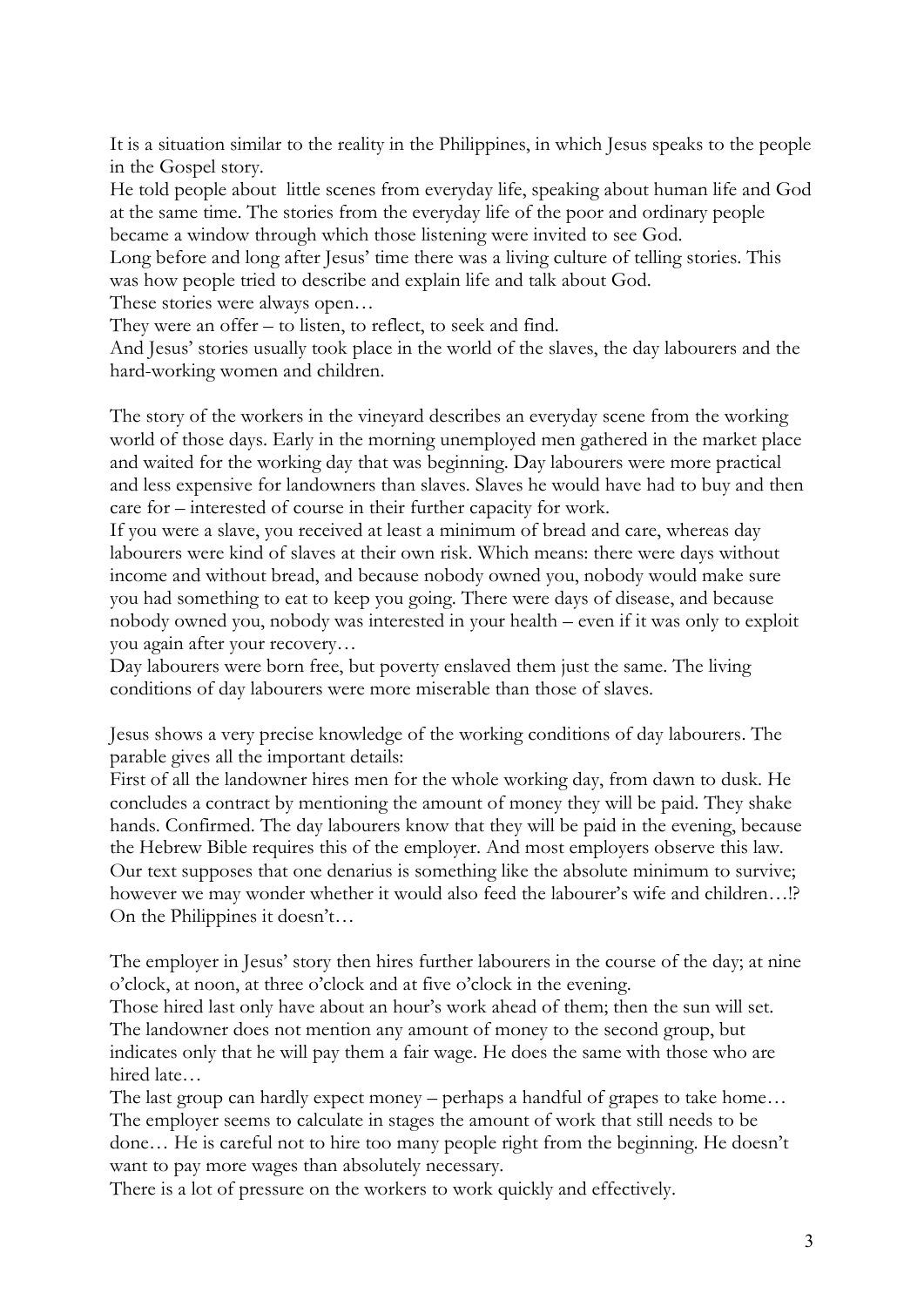In the second part of the story a steward is mentioned who supervises the work and pays out the wages. And then the evening scene is described… The landowner, the employer, must have completely changed his mind… he seems to have a totally different attitude. He is – in fact – unrecognisable.

The employer pays everyone the full day's wages regardless of how long they have worked. He seems to see and understand that even those who are unemployed and find little work need the denarius in order to survive.

In paying these wages the landowner is going by people's needs rather than by their achievement. He would of course have had the right to pay far less – or, as I said before, just let those hired last go home with some of the fruit.

What we see next is just so human.

Those who have worked a long time, come and protest. They only see their own achievement and not the needs of the others. Whatever has changed the landowner's mind has not yet touched their spirit.

And the ending of the parable is an open one… with the wordless invitation of the employer to those who have worked a long time, to open their hearts and grant the unemployed the denarius they so desperately need to survive.

What starts as an everyday scene becomes the overthrow of the current rules. In a society orientated by profit, the employer changes his behaviour completely.

Not a word is said about God. Only the introduction to the parable mentions God. There is mention of the kingdom of heaven, of God and no one else being king on the earth, that's all.

Everything else is up to people's own thinking and understanding.

What is going, through your mind now...

this story Jesus told teaches those who hear it to see the misery of the unemployed; to see the pressures of an economy orientated to profit; to see the victims of this economy – those who are standing unemployed in the market place from six in the morning to five in the evening, still waiting.

Our parable encourages people to think that change is possible!

This employer changes his whole concept of life. His orientation to profit, income and money at any price vanishes for the sake of the survival of the poorest.

And those who witness this change, those who'd worked long and complain, are invited to show solidarity, understanding and joy…

At no time does the parable of the workers in the vineyard draw conclusions to tell us what to do. It presupposes that whoever hears it, will relate to it and find ways to establish justice in a similar way as it is established in the story.

Small steps to support others to survive…

What could they be for us?

But back to the time, when this story was first told:

It is not only, but partly, because of such stories that Jesus had to die. Not only because he told them, but because he lived them.